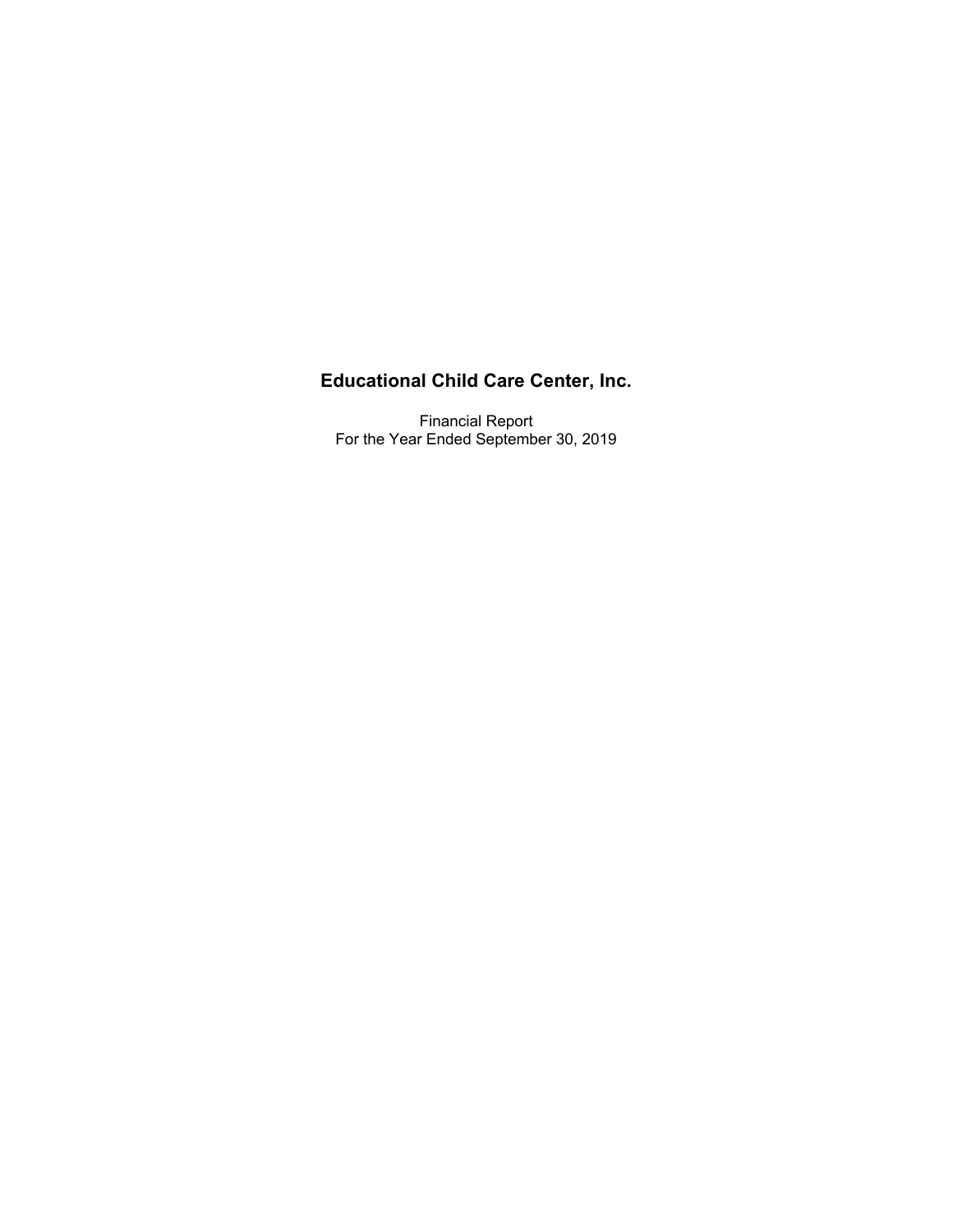# **TABLE OF CONTENTS**

| Independent Accountants' Review Report  |     |
|-----------------------------------------|-----|
| Statement of Financial Position         | 2   |
| <b>Statement of Activities</b>          | 3   |
| <b>Statement of Functional Expenses</b> | 4   |
| <b>Statement of Cash Flows</b>          | 5   |
| <b>Notes to Financial Statements</b>    | 6-9 |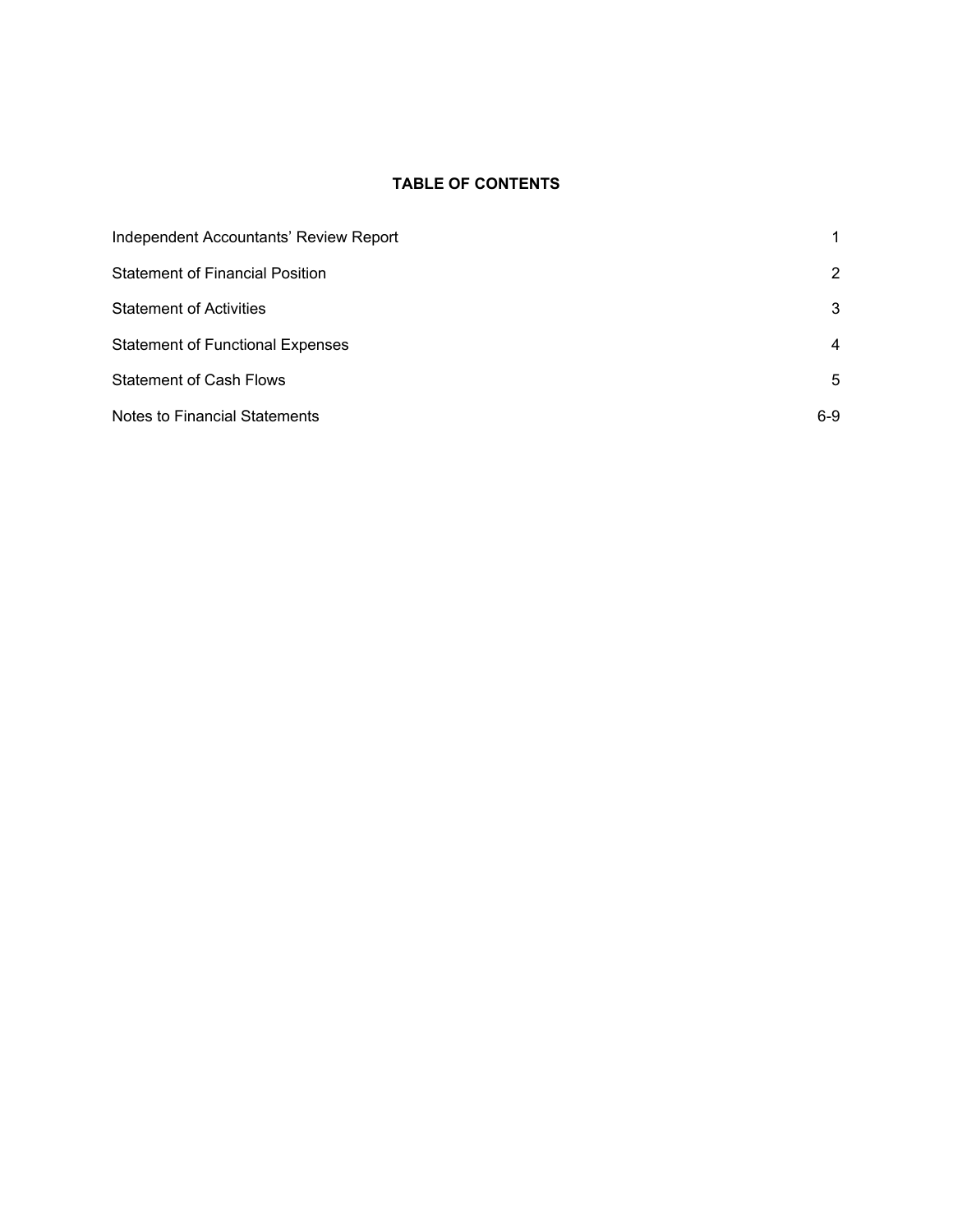

800.968.0010 | yeoandyeo.com

# **Independent Accountants' Review Report**

To the Board of Directors Educational Child Care Center, Inc. Lansing, Michigan

We have reviewed the accompanying financial statements of Educational Child Care Center, Inc. (a nonprofit organization), which comprise the statement of financial position as of September 30, 2019, and the related statements of activities, functional expenses, and cash flows for the year then ended, and the related notes to the financial statements. A review includes primarily applying analytical procedures to management's financial data and making inquiries of management. A review is substantially less in scope than an audit, the objective of which is the expression of an opinion regarding the financial statements as a whole. Accordingly, we do not express such an opinion.

# *Management's Responsibility for the Financial Statements*

Management is responsible for the preparation and fair presentation of these financial statements in accordance with accounting principles generally accepted in the United States of America; this includes the design, implementation, and maintenance of internal control relevant to the preparation and fair presentation of financial statements that are free from material misstatement, whether due to fraud or error.

# *Accountants' Responsibility*

Our responsibility is to conduct the review engagement in accordance with Statements on Standards for Accounting and Review Services promulgated by the Accounting and Review Services Committee of the AICPA. Those standards require us to perform procedures to obtain limited assurance as a basis for reporting whether we are aware of any material modifications that should be made to the financial statements for them to be in accordance with accounting principles generally accepted in the United States of America. We believe that the results of our procedures provide a reasonable basis for our conclusion.

# *Accountants' Conclusion*

Based on our review, we are not aware of any material modifications that should be made to the accompanying financial statements in order for them to be in conformity with accounting principles generally accepted in the United States of America.

## **Adoption of New Accounting Standards**

As described in Note 1 to the financial statements, the Organization changed its method of accounting for net assets, investment expense, and functional expenses in 2019 as required by the provisions of FASB Accounting Standards Update 2016-14 *Presentation of Financial Statements of Not-for-Profit Entities*. Our opinion is not modified with respect to that matter.

 $U$ eo & Yeo, P.C.

Lansing, Michigan January 8, 2020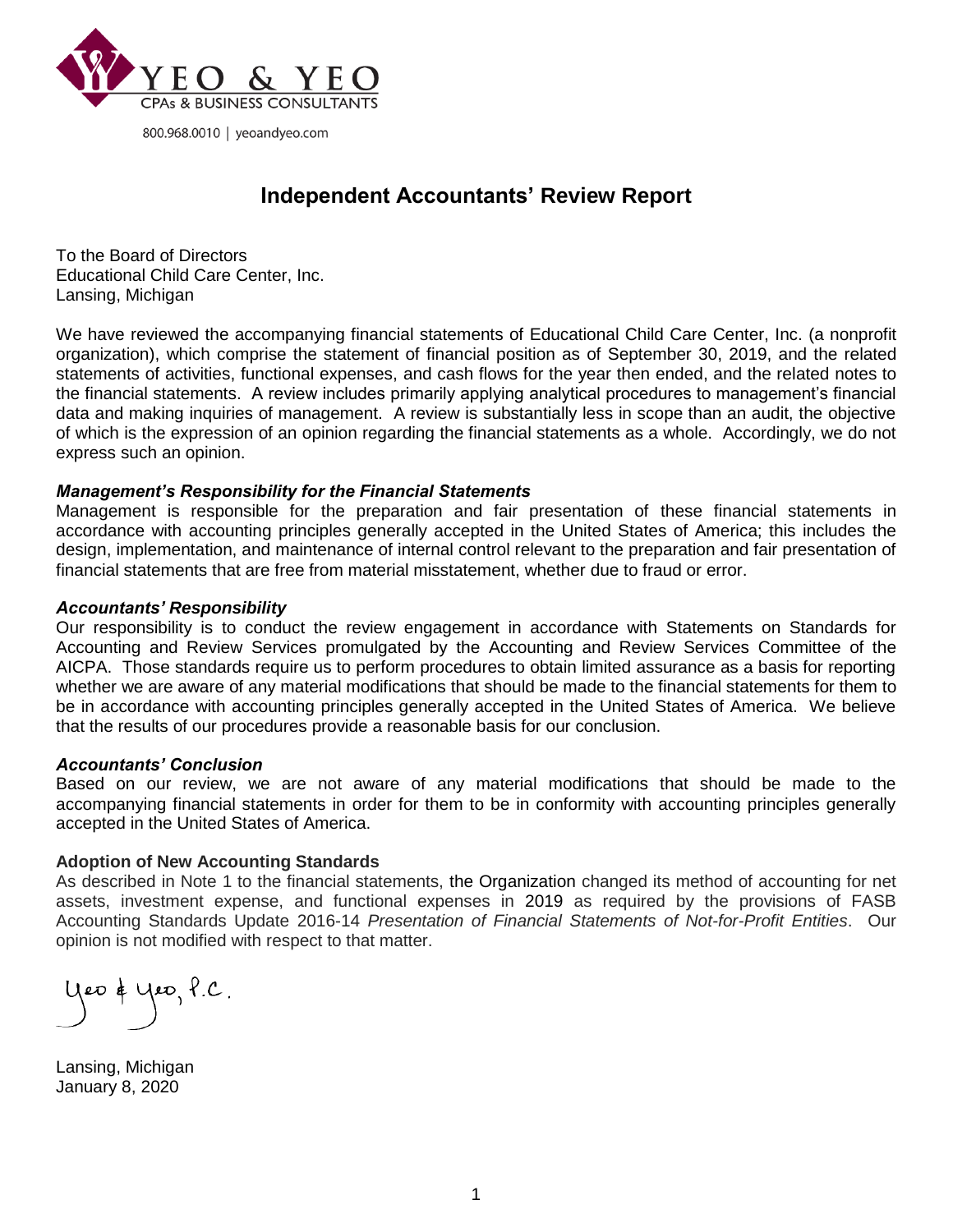# **Educational Child Care Center, Inc. Statement of Financial Position September 30, 2019**

# **Assets**

| <b>Current Assets</b><br>Cash<br>Accounts receivable                                                                                                                                                                                 | \$<br>103,517<br>26,612                                                             |
|--------------------------------------------------------------------------------------------------------------------------------------------------------------------------------------------------------------------------------------|-------------------------------------------------------------------------------------|
| <b>Total Current Assets</b>                                                                                                                                                                                                          | 130,129                                                                             |
| Property and Equipment, net                                                                                                                                                                                                          | 361,239                                                                             |
| <b>Total Assets</b>                                                                                                                                                                                                                  | \$<br>491,368                                                                       |
| <b>Liabilities and Net Assets</b>                                                                                                                                                                                                    |                                                                                     |
| <b>Current Liabilities</b><br>Accounts payable<br>Deferred revenue<br>Accrued wages<br>Accrued paid time off<br>Line of credit<br>Current portion of long-term debt<br>Other current liabilities<br><b>Total Current Liabilities</b> | \$<br>29,835<br>59,490<br>126,161<br>55,382<br>12,800<br>14,882<br>3,944<br>302,494 |
| Long-term Debt, net of current portion                                                                                                                                                                                               | 249,051                                                                             |
| <b>Total Liabilities</b>                                                                                                                                                                                                             | 551,545                                                                             |
| <b>Net Assets</b><br>Without donor restrictions<br>With donor restrictions<br><b>Total Net Assets</b>                                                                                                                                | (68, 182)<br>8,005<br>(60, 177)                                                     |
| <b>Total Liabilities and Net Assets</b>                                                                                                                                                                                              | 491,368                                                                             |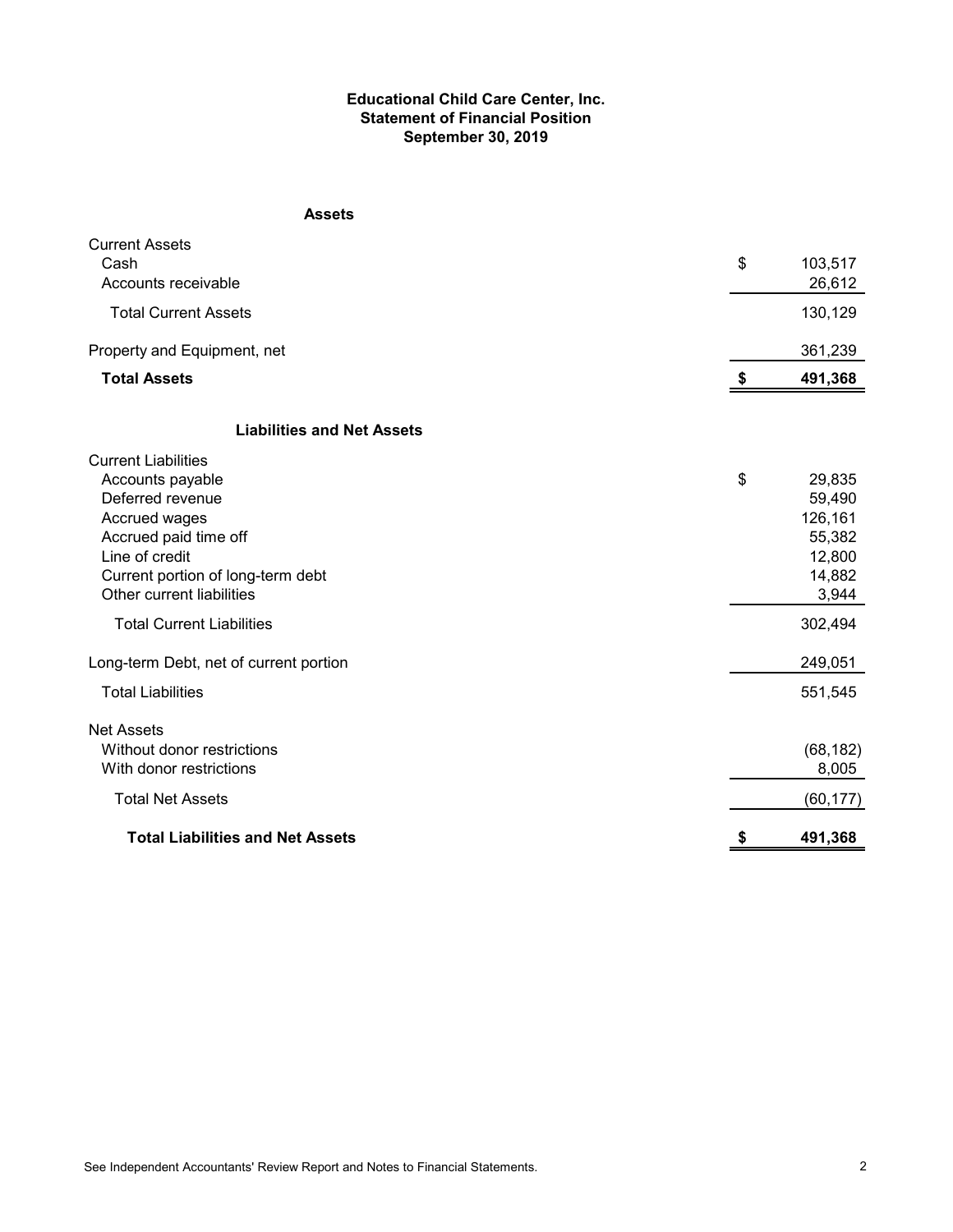# **For the Year Ended September 30, 2019 Statement of Activities Educational Child Care Center, Inc.**

|                                                 |    |           | <b>Without Donor</b><br><b>With Donor</b><br><b>Restrictions</b><br><b>Restrictions</b> |         | <b>Total</b>    |  |
|-------------------------------------------------|----|-----------|-----------------------------------------------------------------------------------------|---------|-----------------|--|
| <b>Revenues, Contributions, Other Support</b>   |    |           |                                                                                         |         |                 |  |
| Support:                                        |    |           |                                                                                         |         |                 |  |
| Grants and contributions                        | \$ | 577,715   | \$                                                                                      | 7,145   | \$<br>584,860   |  |
| Tuition and related                             |    | 2,074,018 |                                                                                         |         | 2,074,018       |  |
| Processing charges                              |    | 8,808     |                                                                                         |         | 8,808           |  |
| Interest income                                 |    | 31        |                                                                                         |         | 31              |  |
| Fundraising, net of direct expenses             |    | 23,149    |                                                                                         |         | 23,149          |  |
| Total Revenue, Contributions, and Other Support |    | 2,683,721 |                                                                                         | 7,145   | 2,690,866       |  |
| <b>Net Asset Restriction Transfers</b>          |    |           |                                                                                         |         |                 |  |
| Revenue released from restriction               |    | 5,833     |                                                                                         | (5,833) |                 |  |
| <b>Total Revenue</b>                            |    | 2,689,554 |                                                                                         | 1,312   | 2,690,866       |  |
| <b>Expenses</b>                                 |    |           |                                                                                         |         |                 |  |
| Program services                                |    | 2,222,768 |                                                                                         |         | 2,222,768       |  |
| Management and general                          |    | 444,700   |                                                                                         |         | 444,700         |  |
| Fundraising                                     |    | 25,829    |                                                                                         |         | 25,829          |  |
| Total expenses                                  |    | 2,693,297 |                                                                                         |         | 2,693,297       |  |
| <b>Change in net assets</b>                     |    | (3,743)   |                                                                                         | 1,312   | (2, 431)        |  |
| Net assets, beginning of year                   |    | (64, 439) |                                                                                         | 6,693   | (57,746)        |  |
| Net assets, end of year                         | \$ | (68, 182) | \$                                                                                      | 8,005   | \$<br>(60, 177) |  |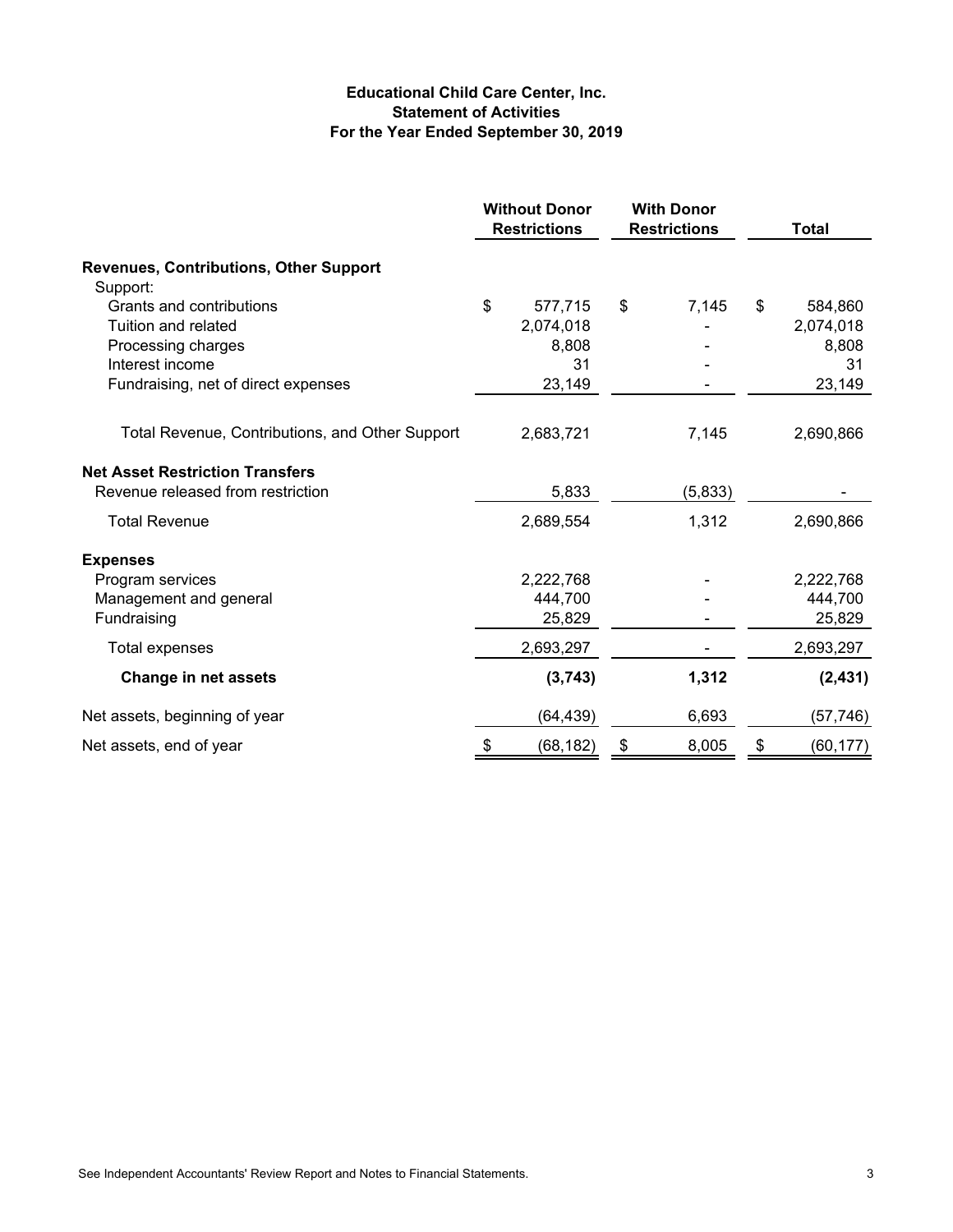# **For the Year Ended September 30, 2019 Statement of Functional Expenses Educational Child Care Center, Inc.**

|                           | Program<br><b>Total</b> | <b>Management</b><br>and General |    | <b>Fundraising</b> | <b>Total</b>    |
|---------------------------|-------------------------|----------------------------------|----|--------------------|-----------------|
| Grants to individuals     | \$<br>23,967            | \$                               | \$ |                    | \$<br>23,967    |
| Salaries and wages        | 1,590,547               | 329,748                          |    | 19,397             | 1,939,692       |
| Payroll taxes             | 125,581                 | 26,035                           |    | 1,531              | 153,148         |
| Employee benefits         | 97,035                  | 20,117                           |    | 1,183              | 118,335         |
| Accounting services       | 1,797                   | 5,320                            |    | 72                 | 7,189           |
| Office expenses           | 6,421                   | 642                              |    | 71                 | 7,134           |
| Advertising and promotion | 1,397                   | 815                              |    | 116                | 2,329           |
| Information technology    | 9,533                   | 14,061                           |    | 238                | 23,833          |
| Occupancy                 | 73,868                  | 17,544                           |    | 923                | 92,335          |
| Conferences and training  | 19,219                  | 1,012                            |    |                    | 20,230          |
| Interest expense          | 8,740                   | 971                              |    |                    | 9,711           |
| Depreciation              | 23,842                  | 5,662                            |    | 298                | 29,802          |
| Insurance                 | 21,133                  | 5,283                            |    |                    | 26,416          |
| <b>Bank fees</b>          | 27,662                  | 2,082                            |    |                    | 29,744          |
| Materials and supplies    | 81,389                  | 8,139                            |    | 904                | 90,432          |
| Bad debt                  | 6,201                   |                                  |    |                    | 6,201           |
| Food costs                | 91,376                  | 1,884                            |    | 942                | 94,202          |
| Licensing and permits     | 724                     |                                  |    |                    | 724             |
| <b>Payroll Processing</b> | 12,337                  | 2,558                            |    | 150                | 15,045          |
| Employee recruiting       |                         | 2,826                            |    |                    | 2,826           |
| Total                     | 2,222,768               | \$<br>444,700                    | S  | 25,829             | \$<br>2,693,297 |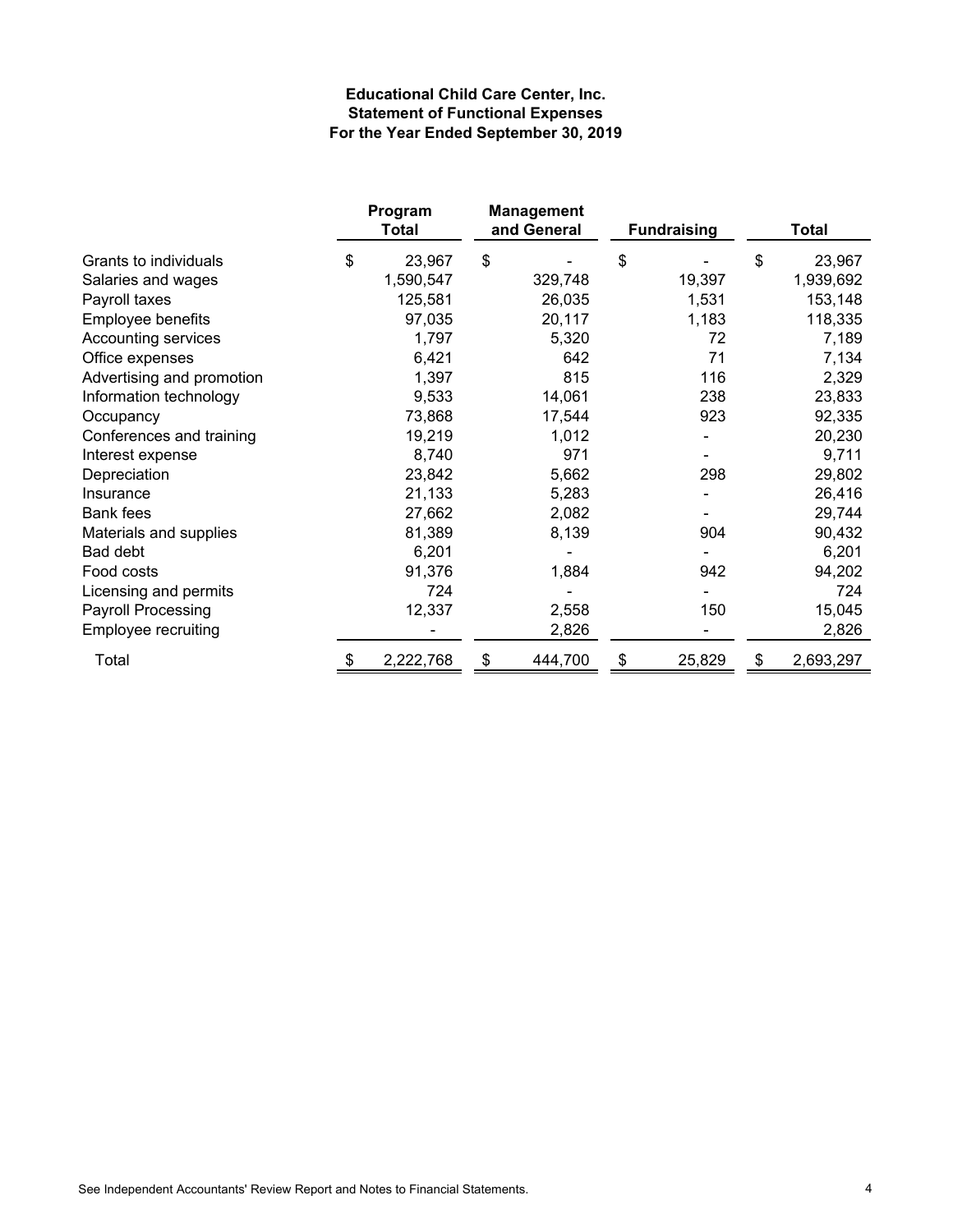# **Educational Child Care Center, Inc. Statement of Cash Flows For the Year Ended September 30, 2019**

| Cash flows from operating activities:               |                |
|-----------------------------------------------------|----------------|
| Changes in net assets                               | \$<br>(2, 431) |
| Adjustments to reconcile change in net assets       |                |
| to net cash provided by operating activities:       |                |
| Depreciation                                        | 29,802         |
| Changes in operating assets and liabilities:        |                |
| <b>Receivables</b>                                  | 10,785         |
| Accounts payable                                    | (20, 102)      |
| Prepaid expenses                                    | 179            |
| Accrued wages                                       | 38,121         |
| Other accrued liabilities                           | (59, 177)      |
| Deferred revenue                                    | 59,490         |
| Net cash provided by (used in) operating activities | 56,667         |
| Cash flows from investing activities:               |                |
| Cash paid for purchase of fixed assets              | (3,024)        |
| Net cash provided by (used in) investing activities | (3,024)        |
| <b>Cash flows from financing activities:</b>        |                |
| (Payments to) receipts from line of credit, net     | (59, 699)      |
| Proceeds from new debt                              | 75,000         |
| Principal payments on long term debt                | (30, 769)      |
| Net cash provided by (used in) financing activities | (15, 468)      |
| Net increase (decrease) in cash accounts            | 38,175         |
| Cash accounts - beginning of year                   | 65,342         |
| Cash accounts - end of year                         | 103,517        |
| Cash paid for:                                      |                |
| Interest                                            | \$<br>9,711    |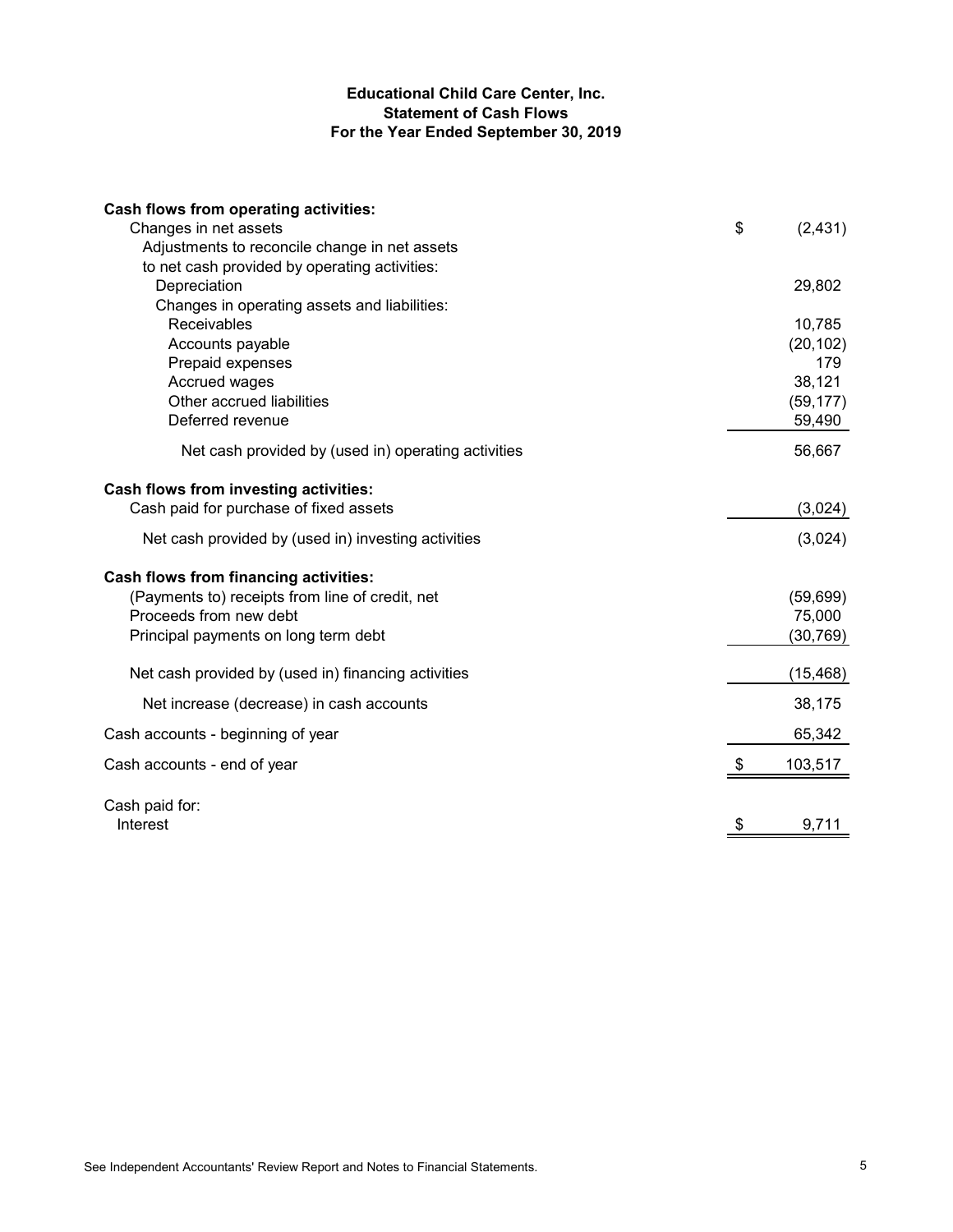## **Note 1 – Organization and Accounting Policies**

#### **Organization**

The Educational Child Care Center, Inc. (EC3, Organization) was organized in 1984 as a nonprofit corporation to improve the quality of early education for young children. EC3's vision is to be the premier child care center in the greater Lansing area. Their mission is to provide developmentally appropriate child care in a nurturing environment that promotes growth of the child while responding to the needs of the family.

The Organization consists of two distinct centers and operates under a volunteer Board of Directors and an Executive Director. The majority of the Organization's revenue is from tuition and fees for services.

The accounting policies of the Organization conform to U.S. generally accepted accounting principles (GAAP) as applicable to nonprofit entities. The Financial Accounting Standards Board (FASB) is the accepted standard-setting body for establishing nonprofit accounting and financial reporting principles.

#### Basis of Accounting and Financial Statement Presentation

The accompanying financial statements have been prepared on the accrual basis of accounting in accordance with generally accepted accounting principles. Basis of accounting relates to the timing of the measurements made regardless of the measurement focus applied.

Net assets and revenue are classified based on the existence or absence of donor-imposed restrictions. Net assets with donor restrictions are net assets that are subject to donor-imposed restrictions either for a specific use, duration, or both. When a time restriction expires or a use restriction is met, net assets with donor restrictions are reclassified to net assets without donor restrictions. Net assets with donor restrictions are available for subsequent years' activities (see Note 8).

During the year ending September 30, 2019, the Organization implemented Accounting Standards Update (ASU) 2016-14 as required. Prior to the adoption of ASU 2016-14, net assets and changes therein were required to be reported based on the duration of restrictions, if any, within three net asset classes: unrestricted net assets, temporarily restricted net assets, and permanently restricted net assets. ASU 2016-14 requires net assets and the changes therein to be reported based on the presence or absence of donor restrictions within two net asset classes: net assets with donor restrictions and net assets without donor restrictions. The ASU also removed, added, and modified certain disclosure requirements which are reflected in these financial statements. No adjustment was needed to the beginning balance of net assets.

#### Use of Estimates

The preparation of financial statements in conformity with generally accepted accounting principles requires management to make estimates and assumptions that affect the amounts reported in the financial statements and accompanying notes. Actual results could differ from those estimates.

#### Revenue and Receivables

Revenues of the Organization are primarily fees for tuition and related services. The Organization also receives contributions. All such contributions are considered to be without donor restriction unless specifically instructed otherwise by the donor. When a time restriction expires or a purpose restriction is satisfied, the amount is reclassified to net assets without donor restrictions and reported as "released from restriction" in the statement of activities.

Accounts receivable represents amounts that have been billed but not yet collected for various items such as tuition. Management reviews outstanding accounts receivable periodically through the year, with particular attention paid on amounts over 90 days. An estimate is recorded for doubtful accounts, which are written off when management determines the receivable will not be collected. The allowance for doubtful accounts at September 30, 2019 was \$6,201.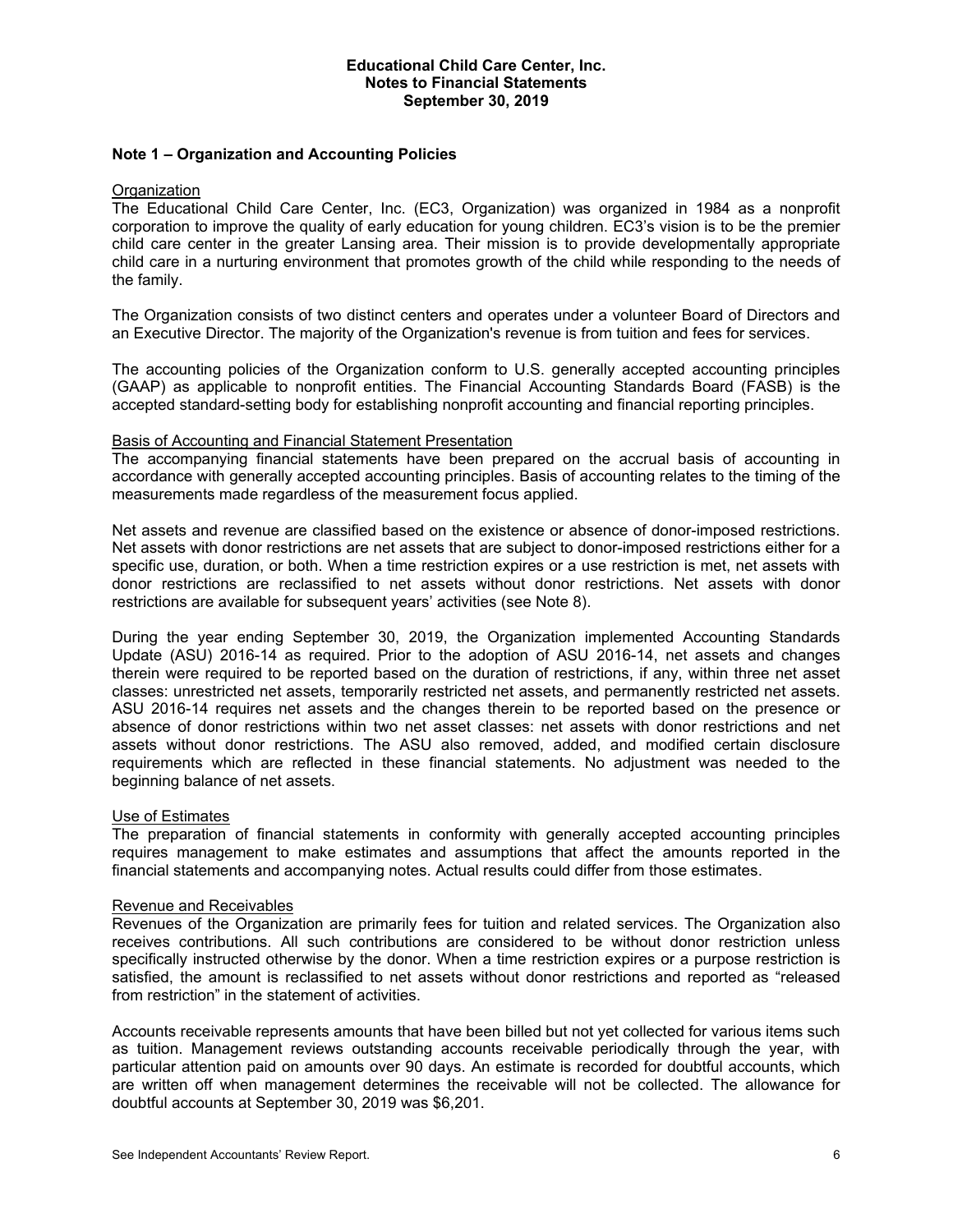# **Note 1 – Organization and Accounting Policies (continued)**

A reconciliation of accounts receivables is presented below.

| Tuition<br>Allowance     | \$. | 32.813<br>(6,201) |
|--------------------------|-----|-------------------|
| Accounts receivable, net |     | 26.612            |

#### Deferred Revenue

Deferred revenue represents payments received for tuition in advance of services provided in the subsequent fiscal year. Revenues and expenses related to these activities are reflected in the Statement of Activities in the period the services are provided.

#### Advertising Costs

Advertising and marketing costs are expensed as incurred.

#### Property and Equipment

Leasehold improvements and equipment are capitalized at cost basis when the purchase price exceeds \$2,500. This threshold was revised upward from prior years to bring the Organization's policy in line with prevailing practices and to increase administrative efficiency. If assets are contributed, they are capitalized at fair value if it is greater than \$2,500. Depreciation is computed on the straight-line method over the estimated useful lives of the assets. The cost of normal maintenance that does not add to the functionality of assets or materially extend the asset lives is not capitalized.

#### Functional Expense Allocation

The financial statements report certain categories of expenses that are attributable to more than one program or supporting function. Therefore, these expenses require allocation on a reasonable basis that is consistently applied. All expenses used allocations except for those expenses related to grants, bad debts, licensing, and employee recruiting, which are direct expenses solely attributable to certain functional categories. Expenses are allocated on the basis of estimates of time and effort.

## Liquidity

The Organization's financial assets available within one year of the balance sheet date for general expenditure are as follows:

|                                                                                           |    | 2019              |
|-------------------------------------------------------------------------------------------|----|-------------------|
| Cash and savings accounts<br>Grants and accounts receivable                               | S  | 103,517<br>26,612 |
| Total                                                                                     |    | 130,129           |
| Restricted by donors with time or purpose restrictions                                    |    | 8,005             |
| Financial assets available to meet cash needs for<br>general expenditures within one year | \$ | 122,124           |

As part of the Organization's liquidity management, it has a policy to structure its financial assets to be available as its general expenditures, liabilities, and other obligations come due.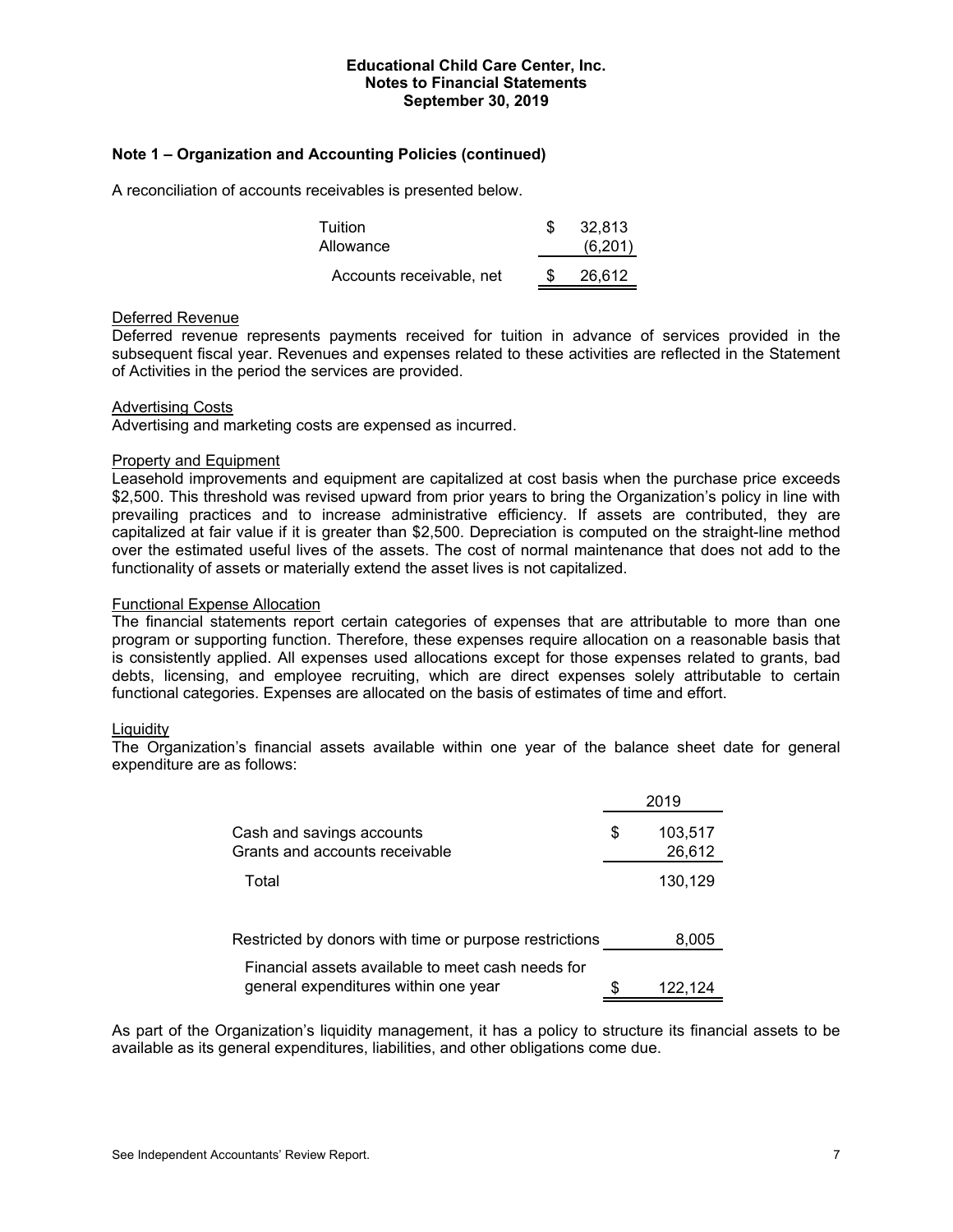## **Note 1 – Organization and Accounting Policies (continued)**

#### Contributed Services

The Organization benefits from volunteers whose services do not meet the criteria for recognition according to generally accepted accounting principles. It is not practical to estimate the value of contributed services, which include services such as board member service and fundraising event volunteers.

# **Note 2 – Property and Equipment**

The details of property and equipment are presented below:

|                                                              | 2019                               | Estimated<br>Life        |
|--------------------------------------------------------------|------------------------------------|--------------------------|
| Land<br>Buidling and improvements<br>Furniture and equipment | 33,750<br>\$<br>482,102<br>171,663 | 39 Years<br>5 - 15 Years |
| Gross equipment cost<br>Accumulated depreciation             | 687,515<br>(326,276)               |                          |
| Property and equipment, net                                  | 361,239                            |                          |

# **Note 3 – Line of Credit**

The Organization has a revolving line of credit available with a bank allowing for borrowings up to a maximum of \$25,000, secured by all assets of the Organization, subject to covenants as specified in the agreement, and due on demand. Interest-only payments at prime plus 1.5% are required monthly until maturity in December 2019. Any outstanding principal balance is also due at maturity if not previously demanded by the bank.

## **Note 4 - Debt**

A summary of long-term debt follows:

| Note payable to bank due in monthly installments of<br>\$1,519, interest at 4.5%, balloon payment due in February<br>2021, subject to certain covenants and assignments, and<br>collateralized by real estate. | \$<br>211.191 |
|----------------------------------------------------------------------------------------------------------------------------------------------------------------------------------------------------------------|---------------|
| Note payable to bank due in monthly installments of \$825,<br>interest at 5.75%, balloon payment due in December 2023,<br>subject to certain covenants and assignments, and                                    |               |
| collateralized by real estate.                                                                                                                                                                                 | 52,742        |
| Total long-term debt                                                                                                                                                                                           | 263.933       |
| Less: current portion of long-term debt                                                                                                                                                                        | (14,882)      |
| Long-term debt, net of current portion                                                                                                                                                                         | 249,051       |